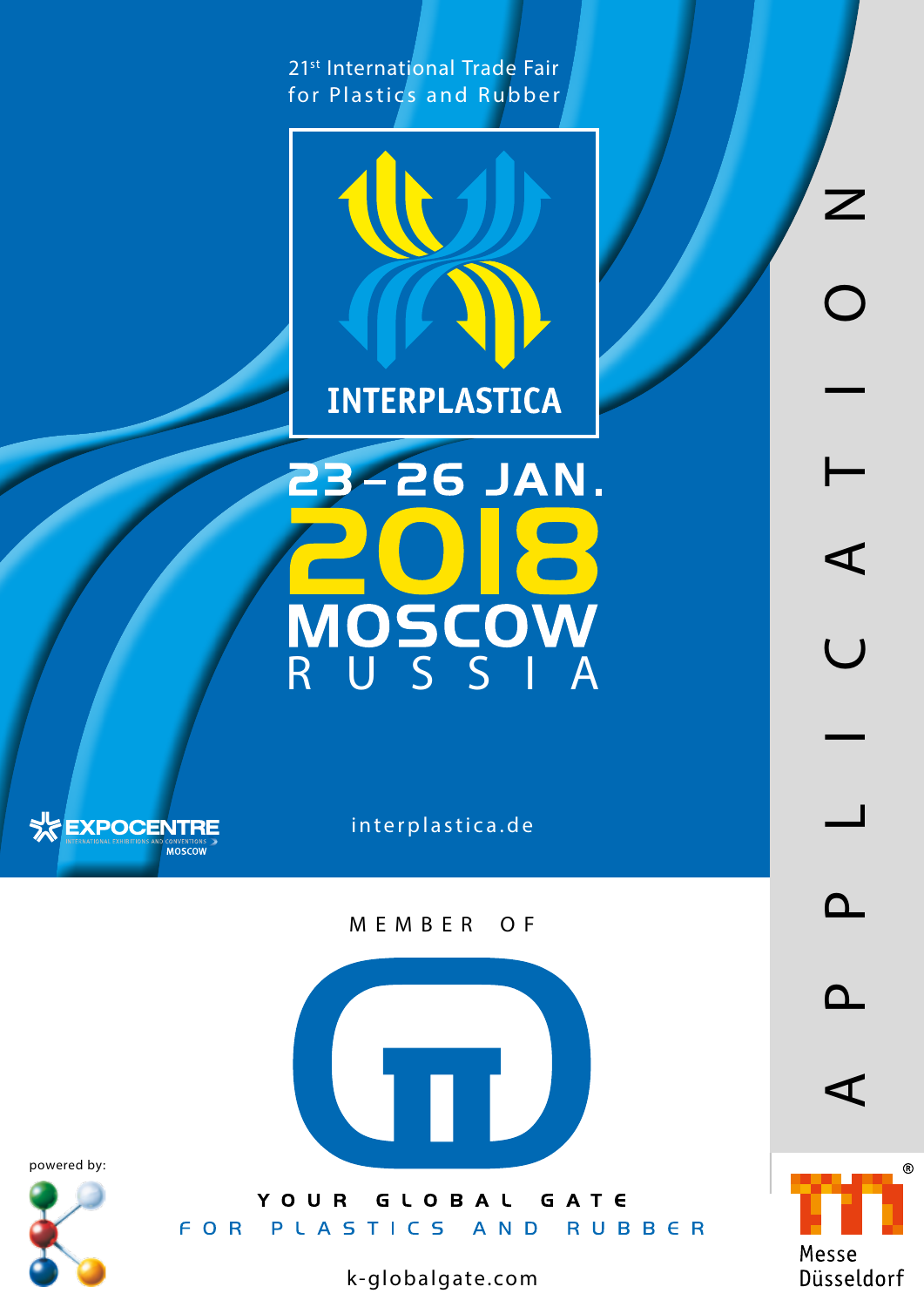# **Note on VAT Hinweis zur Umsatzsteuer**



interplastica 2018<br>21<sup>st</sup> International Trade Fair<br>for Plastics and Rubber<br>Moscow, 23 - 26.01.2018 www.interplastica.de

**New VAT regulations have been in force since**  January 1<sup>st</sup>, 2011 concerning the place of perfor**mance of a trade fair service.**

**The place of performance is the place where the recipient of the service runs its business.**

# **1. German exhibitors**

Net price without VAT (according to amendment dated November  $25<sup>th</sup>$ , 2011 § 3a(8) value added tax).

# **2. Exhibitors from other EU countries (i.e. non-German EU nationals)**

Net price +19% VAT.

To prove that you are an EU exhibitor, you need to provide a valid VAT ID number for your business. As soon as we have received this number, we will send you an invoice without German VAT (reverse charges).

# **3. Exhibitors (businesses) from outside the EU**

If, as an exhibitor, your status as a business person is not obvious, you need to provide documentary evidence of such status (e.g. from a professional organisation or association).

So, if you are an exhibitor (businesses) with the necessary documentary evidence of such status, you will receive an invoice without German VAT (reverse charges).

If you are not able to provide the necessary documentation, you have to pay Net price + 19% VAT.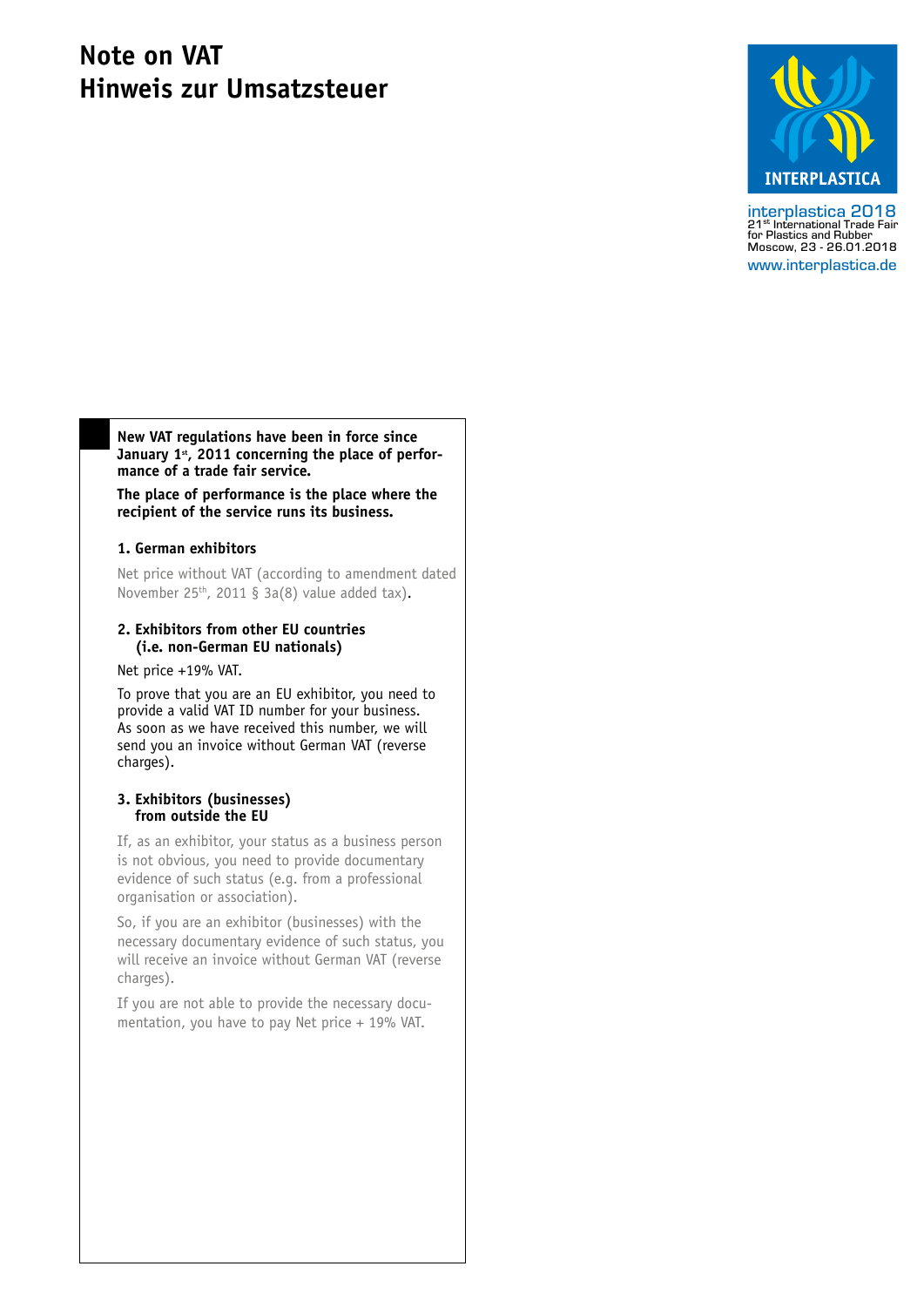**GB**

# **A Application**

**Please send the original to:**

**Page 1 of 2** 

| For use by Messe Düsseldorf only |  |
|----------------------------------|--|
| Kunden-Nummer                    |  |
| Anmeldung erfasst                |  |
| Anmeldung geprüft                |  |



interplastica 2018 21<sup>st</sup> International Trade Fair for Plastics and Rubber Moscow, 23 - 26.01.2018 www.interplastica.de

**Phone: +49/(0)211/4560 - 436 Registration deadline /** 

Messe Düsseldorf GmbH U1-GP11 Caroline Erben Postfach 10 10 06 40001 Düsseldorf, Germany

| Postfach 10 10 06                                                                                                                                                                                                                                                               |              | Start of hall planning:                                                                                             | Fax:                                                                                                                                           |                  | +49/(0)211/4560 - 87436 |                                                                            |
|---------------------------------------------------------------------------------------------------------------------------------------------------------------------------------------------------------------------------------------------------------------------------------|--------------|---------------------------------------------------------------------------------------------------------------------|------------------------------------------------------------------------------------------------------------------------------------------------|------------------|-------------------------|----------------------------------------------------------------------------|
| 40001 Düsseldorf, Germany                                                                                                                                                                                                                                                       |              | E-Mail: ErbenC@messe-duesseldorf.de                                                                                 |                                                                                                                                                |                  |                         |                                                                            |
|                                                                                                                                                                                                                                                                                 |              | 4 October 2017                                                                                                      | Website: www.interplastica.de                                                                                                                  |                  |                         |                                                                            |
|                                                                                                                                                                                                                                                                                 |              |                                                                                                                     |                                                                                                                                                |                  |                         |                                                                            |
| 1<br>Company and address of the exhibitor*<br>(contract partner/service recipient* of Messe Düsseldorf GmbH)                                                                                                                                                                    | 2            | <b>Product categories (Form B)</b><br>Please note that product codes are not automatically listed in the catalogue! |                                                                                                                                                |                  |                         |                                                                            |
|                                                                                                                                                                                                                                                                                 |              |                                                                                                                     |                                                                                                                                                |                  |                         |                                                                            |
| Company **                                                                                                                                                                                                                                                                      |              |                                                                                                                     |                                                                                                                                                |                  |                         |                                                                            |
|                                                                                                                                                                                                                                                                                 |              |                                                                                                                     |                                                                                                                                                |                  |                         |                                                                            |
|                                                                                                                                                                                                                                                                                 |              | Main area of presentation**<br>(list one only):                                                                     |                                                                                                                                                |                  |                         |                                                                            |
| Street **                                                                                                                                                                                                                                                                       | $\mathbf{3}$ | Application for stand space                                                                                         |                                                                                                                                                |                  |                         |                                                                            |
|                                                                                                                                                                                                                                                                                 |              | The following details under 3.1 and 3.2 can only be taken into account                                              |                                                                                                                                                |                  |                         |                                                                            |
| Post Code **<br>City $**$                                                                                                                                                                                                                                                       |              | where feasible and cannot be regarded as a condition of participation.<br><b>Registration fee</b>                   |                                                                                                                                                |                  |                         | 490.- EUR                                                                  |
| P.O. Box **<br>Post Code **                                                                                                                                                                                                                                                     | 3,1          | Minimum size: 12 m <sup>2</sup>                                                                                     |                                                                                                                                                |                  |                         |                                                                            |
|                                                                                                                                                                                                                                                                                 |              | Area in m <sup>2</sup>                                                                                              |                                                                                                                                                | Width in meters  | Depth in meters         |                                                                            |
| Country **                                                                                                                                                                                                                                                                      |              |                                                                                                                     | min.                                                                                                                                           | max.             | min.                    | max <sup>-</sup>                                                           |
| Company phone **<br>Company fax **                                                                                                                                                                                                                                              |              |                                                                                                                     |                                                                                                                                                |                  |                         |                                                                            |
| Our parent company is located (country)                                                                                                                                                                                                                                         | 3.2          |                                                                                                                     | System stand - basic version<br>Space including stand fitting - Minimum size 12 $m2$<br>Details for furnishing and design (form D)             |                  |                         | 390,- $EUR/m^2$<br>Stand construction                                      |
| Website **                                                                                                                                                                                                                                                                      |              |                                                                                                                     |                                                                                                                                                |                  |                         | incl. net surfaces price                                                   |
| Company E-Mail **<br>- 19                                                                                                                                                                                                                                                       |              |                                                                                                                     | System stand – premium version<br>Space including stand fitting - Minimum size 18 m <sup>2</sup><br>Details for furnishing and design (form D) |                  |                         | 440,- EUR/m <sup>2</sup><br>Stand construction<br>incl. net surfaces price |
| Our contact person - first name/surname<br>Phone                                                                                                                                                                                                                                |              |                                                                                                                     | Space without standfitting<br>Raw space only - Minimum size 20 m <sup>2</sup>                                                                  |                  |                         | $359 - EUR/m2$<br>Price for space only                                     |
| E-Mail<br>Fax<br>⊿ ∧                                                                                                                                                                                                                                                            |              | Surcharges                                                                                                          |                                                                                                                                                |                  |                         |                                                                            |
| Our Managing Director - first name/surname                                                                                                                                                                                                                                      |              |                                                                                                                     | Corner stand $-2$ sides open                                                                                                                   |                  |                         | $35 - EUR/m2$                                                              |
| Our order number                                                                                                                                                                                                                                                                |              |                                                                                                                     | End of block $-3$ sides open                                                                                                                   |                  |                         | $50 - EUR/m2$                                                              |
| <b>VAT ID</b>                                                                                                                                                                                                                                                                   |              |                                                                                                                     | Island site $-4$ sides open                                                                                                                    |                  |                         | $65 - EUR/m2$                                                              |
| I herewith confirm that the company (= exhibitor) is an entrepreneur and that all future<br>services of Messe Düsseldorf GmbH will exclusively be purchased for our business.<br>in addition only for companies within EU: I herewith confirm that all future services of Messe |              | standard construction                                                                                               | We request a customised stand construction proposal instead of                                                                                 |                  |                         |                                                                            |
| Düsseldorf GmbH will be purchased under the explicit use of the VAT-ID No. above mentioned.                                                                                                                                                                                     | 3.3          | Details of main exhibit:                                                                                            |                                                                                                                                                |                  |                         |                                                                            |
|                                                                                                                                                                                                                                                                                 |              |                                                                                                                     |                                                                                                                                                |                  |                         |                                                                            |
| Legal (corporate) structure                                                                                                                                                                                                                                                     |              | Height in meters                                                                                                    | Width in meters                                                                                                                                | Length in meters |                         | Weight in kg                                                               |
|                                                                                                                                                                                                                                                                                 |              | We exhibited at the last show                                                                                       |                                                                                                                                                |                  | Stand No.               |                                                                            |

**\* after notification of admission by Messe Düsseldorf GmbH**

\*\* The basic entry in the catalogue and on the Internet includes company name, address, and<br>contact information, as well as the main area of presentation mentioned. You will receive additional<br>catalogue and portal entry op

**In the absence of any statutory ruling to the contrary, all prices are to be understood as subject to German turnover tax at the statutory rate.**

**Data protection regulations see www.messe-duesseldorf.de**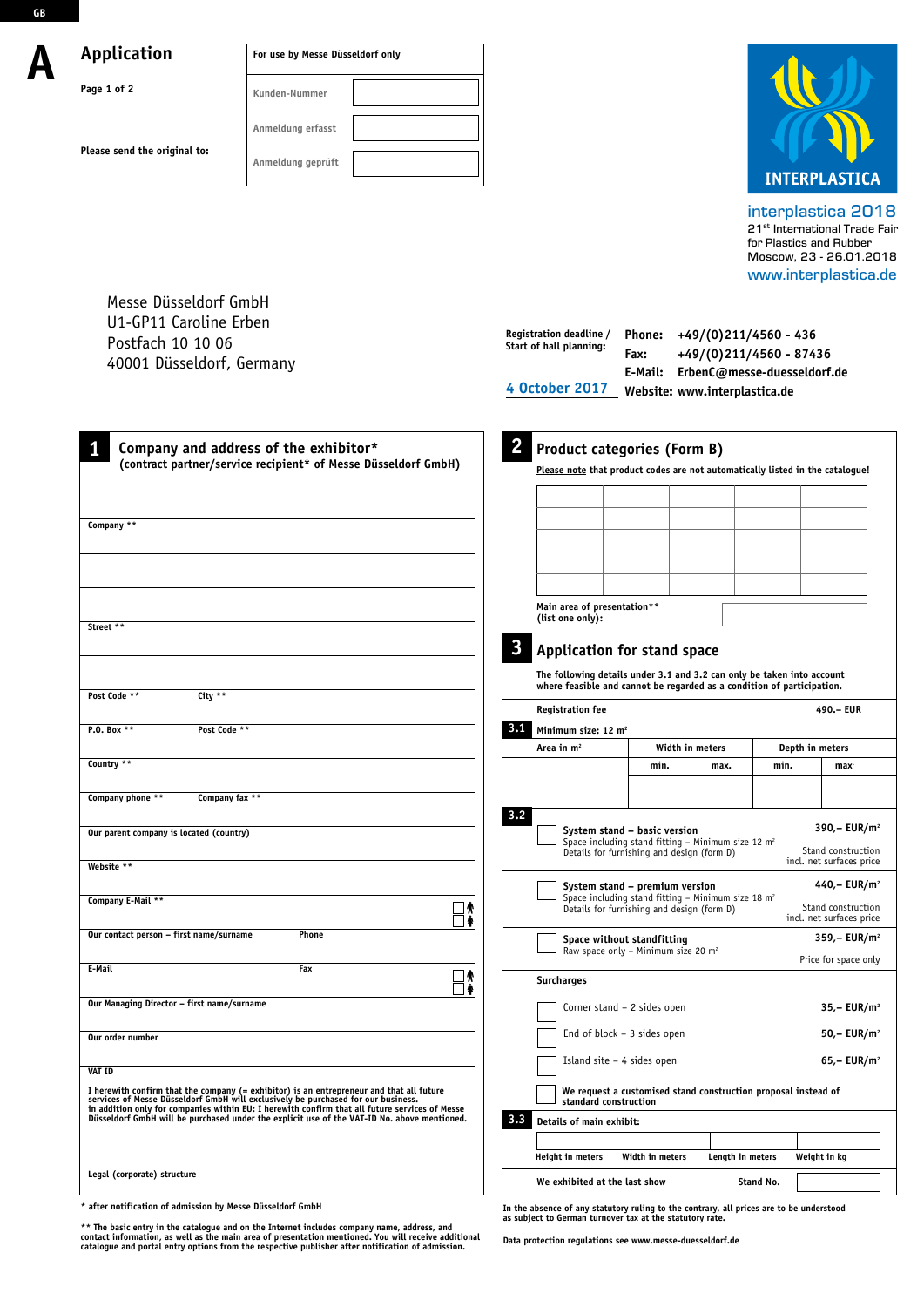**A**

**GB**



interplastica 2018 21st International Trade Fair for Plastics and Rubber Moscow, 23 - 26.01.2018 www.interplastica.de

**Please re-enter details Registration deadline / Phone: +49/(0)211/4560 - 436 Start of hall planning: Fax: +49/(0)211/4560 - 87436 Company E-Mail: ErbenC@messe-duesseldorf.de Website: www.interplastica.de 4 October 2017 Post Code, City No. of proposed co-exhibitors 4 7 Invoicing The registration of co-exhibiting companies (form B) must also obligatorily be submitted Electronic invoicing: for each co-exhibitor. The exhibitor will receive in due time via email further information (pursuant to clause 10 of the General Terms of Participation) about the online invitation/registration. Please note: the co-exhibitor fee is payable for We would like to receive Messe Düsseldorf GmbH invoices electronically each co-exhibitor. via e-mail as PDF attachments. For VAT regulatory reasons invoices will always be issued to the exhibitor listed under item 1. The exhibitor guarantees proper invoice processing by the recipient. Please send the electronic invoice to us at the following e-mail address: 5 Besides Russia, we are via e-mail to** ■ interested/active in the following markets: **or Africa North America China South America Invoicing by mail: We prefer receiving the invoice by mail. For VAT regulatory reasons Europe South-East Asia invoices will always be issued to the exhibitor listed under item 1. India others to the address of the exhibitor listed under item 1 Middle East to the following billing addressCompany Third party authorised signatory for all legally binding 6 actions for the exhibitor – after being approved as an Street exhibitor (incl. authority to accept legal documents) Third party authorized signatory cannot however be considered as the exhibitor. Post Code City To be completed only if different from company address above. Country Company**  $\Box$ **8 Comments Name – first name/surname Street** Post Code City **Country By signing this application we accept as binding the Conditions of Participation and the Terms of Business as issued by Messe Düsseldorf GmbH, Düsseldorf. Phone Fax** The place of performance and jurisdiction for all mutual obligations is Düsseldorf or, at<br>the request of Messe Düsseldorf, the jurisdiction of the exhibitor's place of business.<br>This also applies to actions under the Bills **E-Mail**

**Data protection regulations see www.messe-duesseldorf.de**

**Place, Date**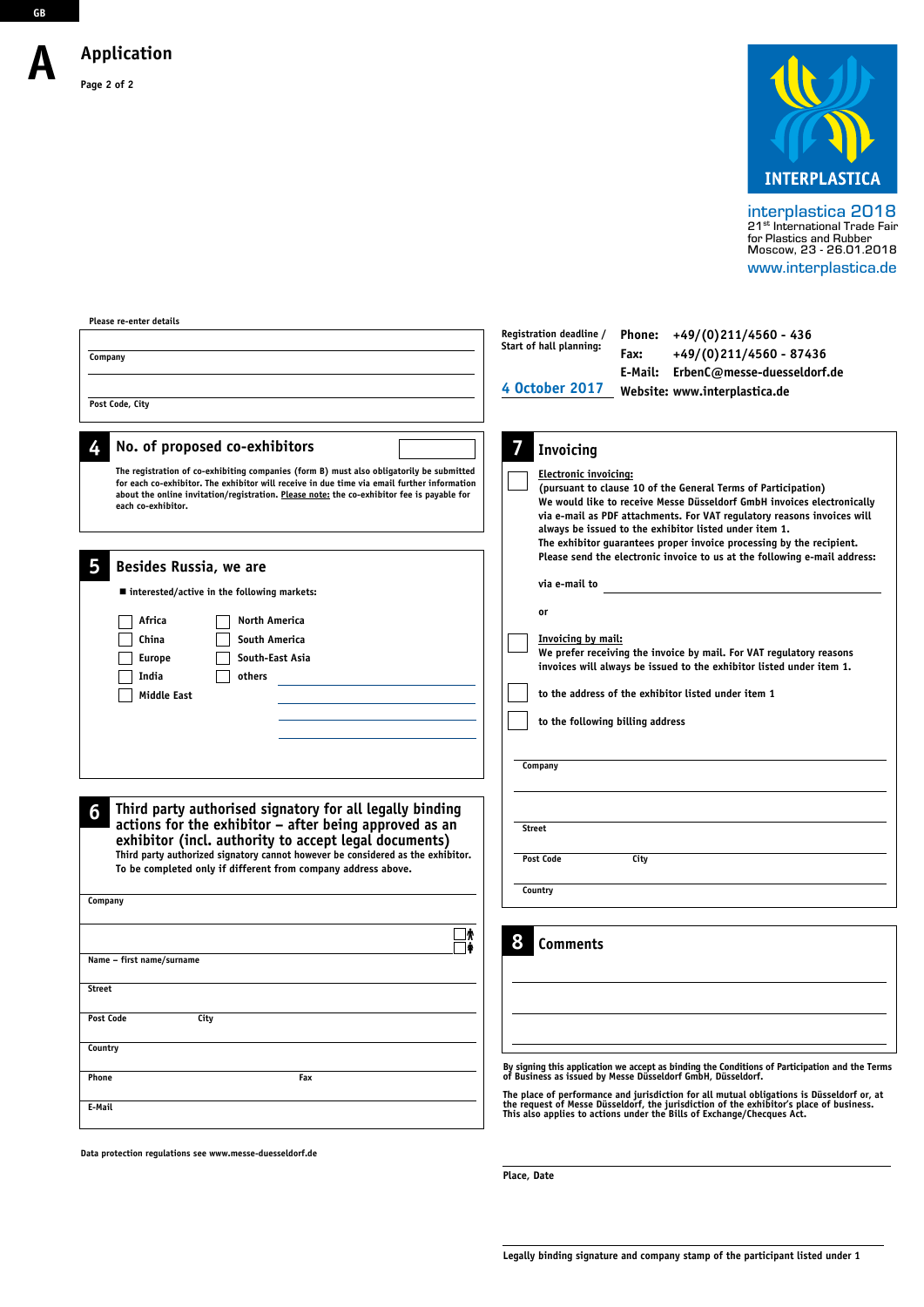**E**

# **Application as Co-exhibitor**

**Page 1 of 2**

**Please send the original to:** 

| For use by Messe Düsseldorf only |  |
|----------------------------------|--|
| Kundennummer (ZUMI)              |  |
| Auftragsnummer                   |  |
| Kundennummer (ZUAU)              |  |
| Auftragsnummer                   |  |
| Anmeldung geprüft                |  |



interplastica 2018<br>21<sup>st</sup> International Trade Fair<br>for Plastics and Rubber<br>Moscow, 23 - 26.01.2018 www.interplastica.de

**Phone: +49/(0)211/4560 - 436**

Messe Düsseldorf GmbH U1-GP11 Caroline Erben Postfach 10 10 06

| Postfach 10 10 06<br>40001 Düsseldorf, Germany                                                                                                                                                                                                                                                                                                                                                     | Registration deadline /<br>Phone: $+49/(0)211/4560 - 436$<br>Start of hall planning:<br>+49/(0)211/4560 - 87436<br>Fax:<br>E-Mail: ErbenC@messe-duesseldorf.de<br><b>4 October 2017</b><br>Website: www.interplastica.de |  |  |  |  |
|----------------------------------------------------------------------------------------------------------------------------------------------------------------------------------------------------------------------------------------------------------------------------------------------------------------------------------------------------------------------------------------------------|--------------------------------------------------------------------------------------------------------------------------------------------------------------------------------------------------------------------------|--|--|--|--|
| Company and address of the co-exhibitor*<br>1<br>(contract partner/service recipient* of Messe Düsseldorf GmbH)                                                                                                                                                                                                                                                                                    | $\overline{2}$<br>Company and address of the main exhibitor:<br>The main exhibitor takes care of passing on this registration<br>to Messe Düsseldorf GmbH                                                                |  |  |  |  |
| Company **                                                                                                                                                                                                                                                                                                                                                                                         | Company                                                                                                                                                                                                                  |  |  |  |  |
| Street **                                                                                                                                                                                                                                                                                                                                                                                          | <b>Street</b>                                                                                                                                                                                                            |  |  |  |  |
| Post Code **<br>City **                                                                                                                                                                                                                                                                                                                                                                            | City<br><b>Post Code</b>                                                                                                                                                                                                 |  |  |  |  |
| P.O. Box **<br>Post Code **                                                                                                                                                                                                                                                                                                                                                                        | Country                                                                                                                                                                                                                  |  |  |  |  |
| Country **<br>Company phone **<br>Company fax **                                                                                                                                                                                                                                                                                                                                                   | Place                                                                                                                                                                                                                    |  |  |  |  |
| Our parent company is located (country)                                                                                                                                                                                                                                                                                                                                                            | Legally binding signature and company stamp of the main exhibitor                                                                                                                                                        |  |  |  |  |
| Website **                                                                                                                                                                                                                                                                                                                                                                                         | $\mathbf{3}$<br><b>Product categories (Form B)</b>                                                                                                                                                                       |  |  |  |  |
| Company E-Mail **<br>⊺≬                                                                                                                                                                                                                                                                                                                                                                            | Please note that product codes are not automatically listed in the catalogue!                                                                                                                                            |  |  |  |  |
| Our contact person - first name/surname<br>Phone                                                                                                                                                                                                                                                                                                                                                   |                                                                                                                                                                                                                          |  |  |  |  |
| E-Mail<br>Fax<br>_∤                                                                                                                                                                                                                                                                                                                                                                                |                                                                                                                                                                                                                          |  |  |  |  |
| Our Managing Director - first name/surname                                                                                                                                                                                                                                                                                                                                                         |                                                                                                                                                                                                                          |  |  |  |  |
| Our order number                                                                                                                                                                                                                                                                                                                                                                                   | Main area of presentation**<br>(list one only):                                                                                                                                                                          |  |  |  |  |
| <b>VAT ID</b><br>I herewith confirm that the company (= co-exhibitor) is an entrepreneur and that all future<br>services of Messe Düsseldorf GmbH will exclusively be purchased for our business.<br>in addition only for companies within EU: I herewith confirm that all future services of Messe<br>Düsseldorf GmbH will be purchased under the explicit use of the VAT-ID No. above mentioned. | 4<br>We are aware that as a co-exhibitor we are required<br>to pay the following fee<br>Registration fee<br>490, - EUR                                                                                                   |  |  |  |  |
| Legal (corporate) structure                                                                                                                                                                                                                                                                                                                                                                        | Stand No.<br>We exhibited at the last show                                                                                                                                                                               |  |  |  |  |
|                                                                                                                                                                                                                                                                                                                                                                                                    |                                                                                                                                                                                                                          |  |  |  |  |

**\* after notification of admission by Messe Düsseldorf GmbH**

\*\* The basic entry in the catalogue and on the Internet includes company name, address, and<br>contact information, as well as the main area of presentation mentioned. You will receive additional<br>catalogue and portal entry op

**In the absence of any statutory ruling to the contrary, all prices are to be understood as subject to German turnover tax at the statutory rate.**

**Data protection regulations see www.messe-duesseldorf.de**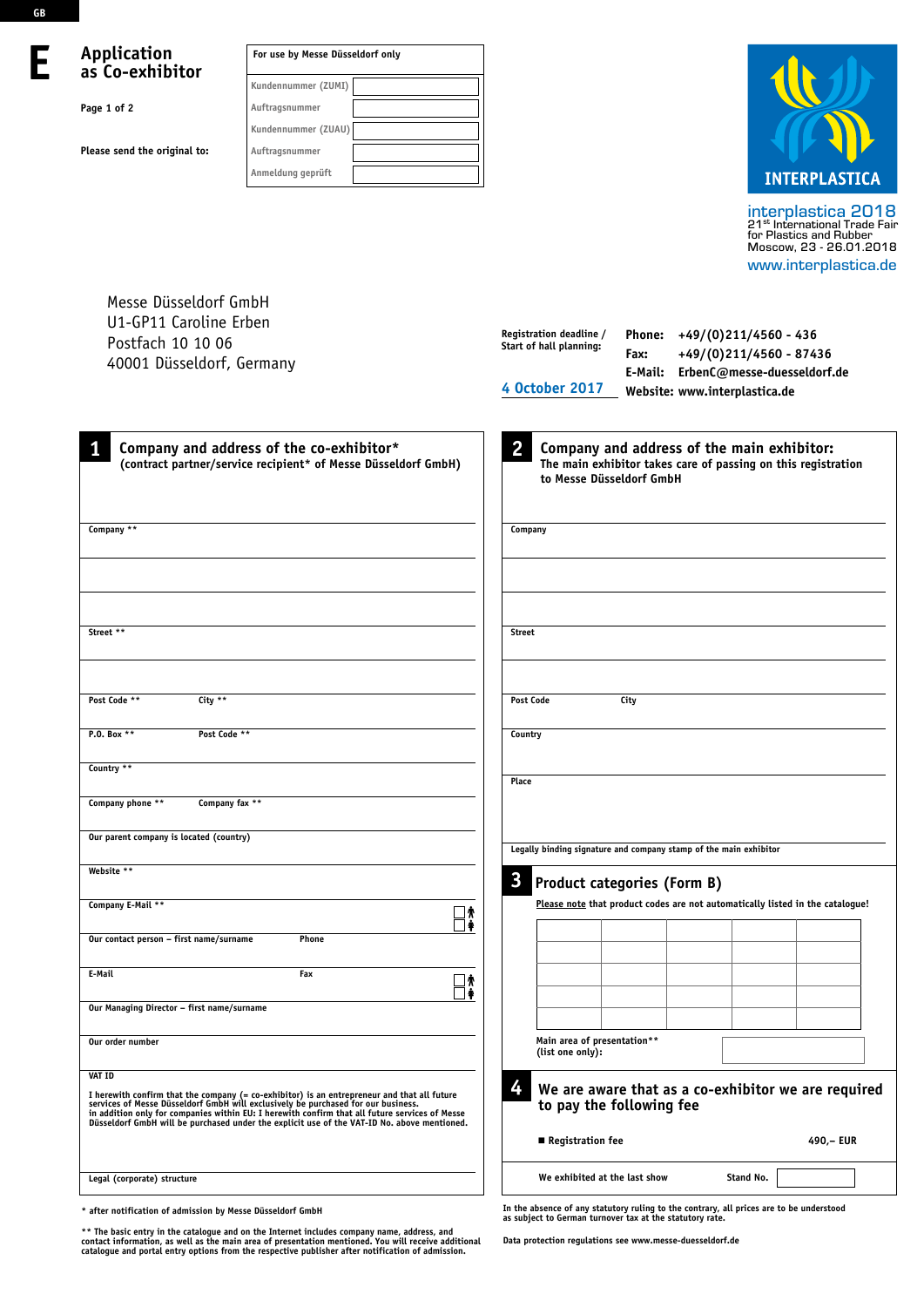### **E Application as Co-exhibitor**

**Page 2 of 2**



interplastica 2018 21st International Trade Fair for Plastics and Rubber Moscow, 23 - 26.01.2018 www.interplastica.de

| Please re-enter details                                                                                                                                                                                                                                                                                                                         | Registration deadline /<br>Phone: $+49/(0)211/4560 - 436$<br>Start of hall planning:<br>+49/(0)211/4560 - 87436<br>Fax:<br>E-Mail: ErbenC@messe-duesseldorf.de<br>4 October 2017<br>Website: www.interplastica.de                                                                                                                                                                                                                                                                                                                                                                                                                                                                                                                                                            |
|-------------------------------------------------------------------------------------------------------------------------------------------------------------------------------------------------------------------------------------------------------------------------------------------------------------------------------------------------|------------------------------------------------------------------------------------------------------------------------------------------------------------------------------------------------------------------------------------------------------------------------------------------------------------------------------------------------------------------------------------------------------------------------------------------------------------------------------------------------------------------------------------------------------------------------------------------------------------------------------------------------------------------------------------------------------------------------------------------------------------------------------|
| Company<br>Post Code, City<br>Besides Russia, we are<br>5<br>■ interested/active in the following markets:<br>Africa<br>North America<br><b>South America</b><br>China<br>South-East Asia<br><b>Europe</b><br>India<br>others<br><b>Middle East</b>                                                                                             | Invoicing<br><b>Electronic invoicing:</b><br>(pursuant to clause 10 of the General Terms of Participation)<br>We would like to receive Messe Düsseldorf GmbH invoices electronically<br>via e-mail as PDF attachments. For VAT regulatory reasons invoices will<br>always be issued to the exhibitor listed under item 1.<br>The exhibitor guarantees proper invoice processing by the recipient.<br>Please send the electronic invoice to us at the following e-mail address:<br>via e-mail to<br>or<br><b>Invoicing by mail:</b><br>We prefer receiving the invoice by mail. For VAT regulatory reasons<br>invoices will always be issued to the exhibitor listed under item 1.<br>to the address of the exhibitor listed under item 1<br>to the following billing address |
| Third party authorised signatory for all legally binding<br>6<br>actions for the exhibitor - after being approved as an<br>exhibitor (incl. authority to accept legal documents)<br>Third party authorized signatory cannot however be considered as the exhibitor.<br>To be completed only if different from company address above.<br>Company | Company<br><b>Street</b><br>Post Code<br>City<br>Country                                                                                                                                                                                                                                                                                                                                                                                                                                                                                                                                                                                                                                                                                                                     |
| Jጵ<br>Name - first name/surname<br><b>Street</b>                                                                                                                                                                                                                                                                                                | 8<br><b>Comments</b>                                                                                                                                                                                                                                                                                                                                                                                                                                                                                                                                                                                                                                                                                                                                                         |
| <b>Post Code</b><br>City<br>Country                                                                                                                                                                                                                                                                                                             | By signing this application we accept as binding the Conditions of Participation and the Terms                                                                                                                                                                                                                                                                                                                                                                                                                                                                                                                                                                                                                                                                               |
| Fax<br>Phone<br>E-Mail                                                                                                                                                                                                                                                                                                                          | of Business as issued by Messe Düsseldorf GmbH, Düsseldorf.<br>The place of performance and jurisdiction for all mutual obligations is Düsseldorf or, at<br>the request of Messe Düsseldorf, the jurisdiction of the exhibitor's place of business.<br>This also applies to actions under the Bills of Exchange/Checques Act.                                                                                                                                                                                                                                                                                                                                                                                                                                                |

**Data protection regulations see www.messe-duesseldorf.de**

**Place, Date**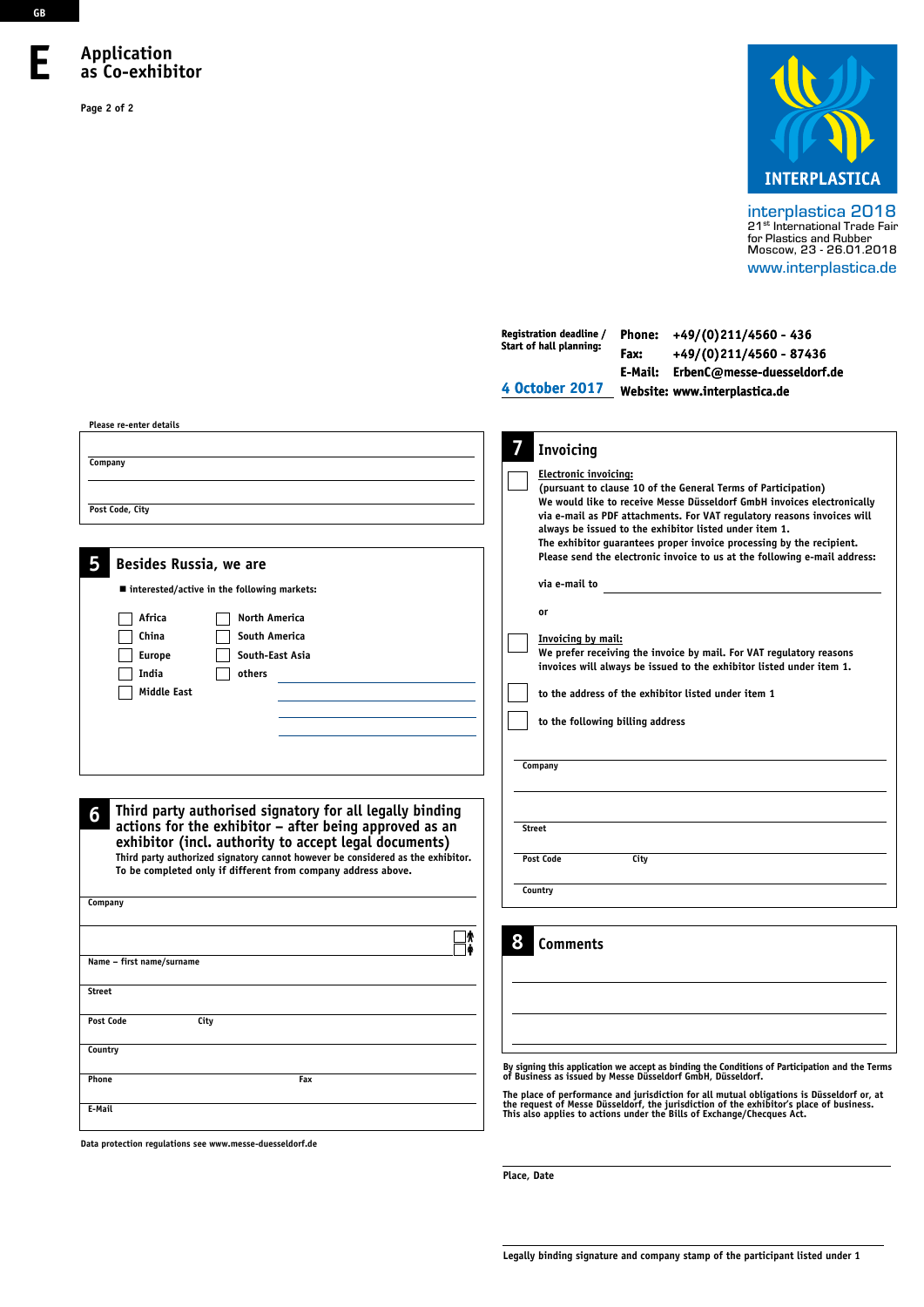# **Application form for participants on group stands**

**Please send the original to:** 

**Page 1 of 2** 

**F**

**GB**

| For use by Messe Düsseldorf only |  |  |
|----------------------------------|--|--|
| Kunden-Nummer                    |  |  |
| Anmeldung erfasst                |  |  |
| Anmeldung geprüft                |  |  |



interplastica 2018<br>21<sup>st</sup> International Trade Fair<br>for Plastics and Rubber<br>Moscow, 23 - 26.01.2018 www.interplastica.de

Messe Düsseldorf GmbH U1-GP11 Caroline Erben Postfach 10 10 06 40001 Düsseldorf, Germany

| Registration deadline / | <b>Phone:</b> | +49/(0)211/4560 - 436         |
|-------------------------|---------------|-------------------------------|
| Start of hall planning: | Fax:          | $+49/(0)$ 211/4560 - 87436    |
|                         | E-Mail:       | ErbenC@messe-duesseldorf.de   |
| 4 October 2017          |               | Website: www.interplastica.de |
|                         |               |                               |

| Company and address of the group stand participant*<br>(contract partner/service recipient* of Messe Düsseldorf GmbH)                                                                                                                                                                                                                                                                                                 | $\overline{2}$<br>Group stand organiser:                                                                                                            |
|-----------------------------------------------------------------------------------------------------------------------------------------------------------------------------------------------------------------------------------------------------------------------------------------------------------------------------------------------------------------------------------------------------------------------|-----------------------------------------------------------------------------------------------------------------------------------------------------|
| Company **                                                                                                                                                                                                                                                                                                                                                                                                            | Company                                                                                                                                             |
| Street **                                                                                                                                                                                                                                                                                                                                                                                                             | Post Code<br>City<br>in Hall No.<br>Stand No.                                                                                                       |
| Post Code **<br>City **<br>Post Code **<br>P.O. Box **                                                                                                                                                                                                                                                                                                                                                                | 3<br><b>Product categories (Form B)</b><br>Please note that product codes are not automatically listed in the catalogue!                            |
| Country **<br>Company phone **<br>Company fax **                                                                                                                                                                                                                                                                                                                                                                      |                                                                                                                                                     |
| Our parent company is located (country)<br>Website **                                                                                                                                                                                                                                                                                                                                                                 | Main area of presentation**<br>(list one only):                                                                                                     |
| Company E-Mail **<br>∃≬<br>Our contact person - first name/surname<br>Phone                                                                                                                                                                                                                                                                                                                                           | 4<br><b>Registration fee</b><br>will be invoiced to the official sponsor/organiser<br>490,- EUR                                                     |
| E-Mail<br>Fax<br>Jጵ                                                                                                                                                                                                                                                                                                                                                                                                   | We exhibited at the last show<br>Stand No.                                                                                                          |
| Our Managing Director - first name/surname                                                                                                                                                                                                                                                                                                                                                                            |                                                                                                                                                     |
| Our order number<br><b>VAT ID</b><br>I herewith confirm that the company (= participant) is an entrepreneur and that all future<br>services of Messe Düsseldorf GmbH will exclusively be purchased for our business.<br>in addition only for companies within EU: I herewith confirm that all future services of Messe<br>Düsseldorf GmbH will be purchased under the explicit use of the VAT-ID No. above mentioned. | In the absence of any statutory ruling to the contrary, all prices are to be understood<br>as subject to German turnover tax at the statutory rate. |
| Legal (corporate) structure                                                                                                                                                                                                                                                                                                                                                                                           |                                                                                                                                                     |

**\* after notification of admission by Messe Düsseldorf GmbH**

\*\* The basic entry in the catalogue and on the Internet includes company name, address, and<br>contact information, as well as the main area of presentation mentioned. You will receive additional<br>catalogue and portal entry op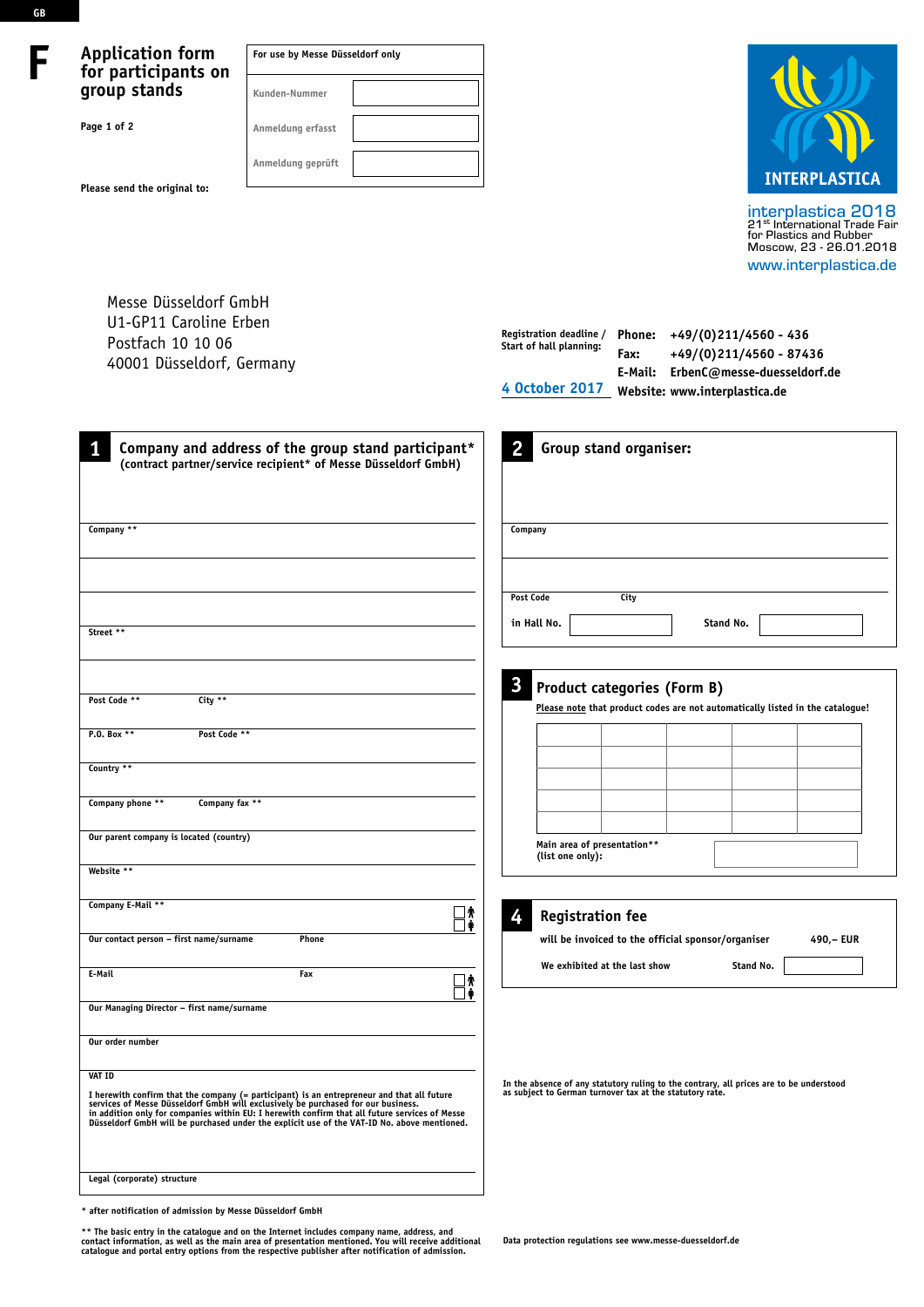# **Application form for participants on group stands**

**Page 2 of 2** 



interplastica 2018 21st International Trade Fair for Plastics and Rubber Moscow, 23 - 26.01.2018 www.interplastica.de

| Please re-enter details                                                                                                                                                                                                                                                                                                                                                           | Registration deadline /<br>Phone: $+49/(0)211/4560 - 436$<br>Start of hall planning:<br>+49/(0)211/4560 - 87436<br>Fax:<br>E-Mail: ErbenC@messe-duesseldorf.de<br>4 October 2017<br>Website: www.interplastica.de                                                                                                                                                                                                                                                                                                                                                                                                                                                                                                                                                   |
|-----------------------------------------------------------------------------------------------------------------------------------------------------------------------------------------------------------------------------------------------------------------------------------------------------------------------------------------------------------------------------------|---------------------------------------------------------------------------------------------------------------------------------------------------------------------------------------------------------------------------------------------------------------------------------------------------------------------------------------------------------------------------------------------------------------------------------------------------------------------------------------------------------------------------------------------------------------------------------------------------------------------------------------------------------------------------------------------------------------------------------------------------------------------|
| Company<br>Post Code, City<br>5<br>Besides Russia, we are<br>■ interested/active in the following markets:<br>Africa<br>North America<br><b>South America</b><br>China<br>South-East Asia<br><b>Europe</b><br>India<br>others<br><b>Middle East</b>                                                                                                                               | 7<br>Invoicing<br>Electronic invoicing:<br>(pursuant to clause 10 of the General Terms of Participation)<br>We would like to receive Messe Düsseldorf GmbH invoices electronically<br>via e-mail as PDF attachments. For VAT regulatory reasons invoices will<br>always be issued to the exhibitor listed under item 1.<br>The exhibitor guarantees proper invoice processing by the recipient.<br>Please send the electronic invoice to us at the following e-mail address:<br>via e-mail to<br>or<br>Invoicing by mail:<br>We prefer receiving the invoice by mail. For VAT regulatory reasons<br>invoices will always be issued to the exhibitor listed under item 1.<br>to the address of the exhibitor listed under item 1<br>to the following billing address |
| Third party authorised signatory for all legally binding<br>6<br>actions for the exhibitor - after being approved as an<br>exhibitor (incl. authority to accept legal documents)<br>Third party authorized signatory cannot however be considered as the exhibitor.<br>To be completed only if different from company address above.<br>Company<br>Λ<br>Name - first name/surname | Company<br><b>Street</b><br>Post Code<br>City<br>Country<br>8<br><b>Comments</b>                                                                                                                                                                                                                                                                                                                                                                                                                                                                                                                                                                                                                                                                                    |
| <b>Street</b><br>City<br>Post Code<br>Country<br>Phone<br>Fax<br>E-Mail                                                                                                                                                                                                                                                                                                           | By signing this application we accept as binding the Conditions of Participation and the Terms<br>of Business as issued by Messe Düsseldorf GmbH, Düsseldorf.<br>The place of performance and jurisdiction for all mutual obligations is Düsseldorf or, at<br>the request of Messe Düsseldorf, the jurisdiction of the exhibitor's place of business.<br>This also applies to actions under the Bills of Exchange/Checques Act.                                                                                                                                                                                                                                                                                                                                     |

**Data protection regulations see www.messe-duesseldorf.de**

**Place, Date**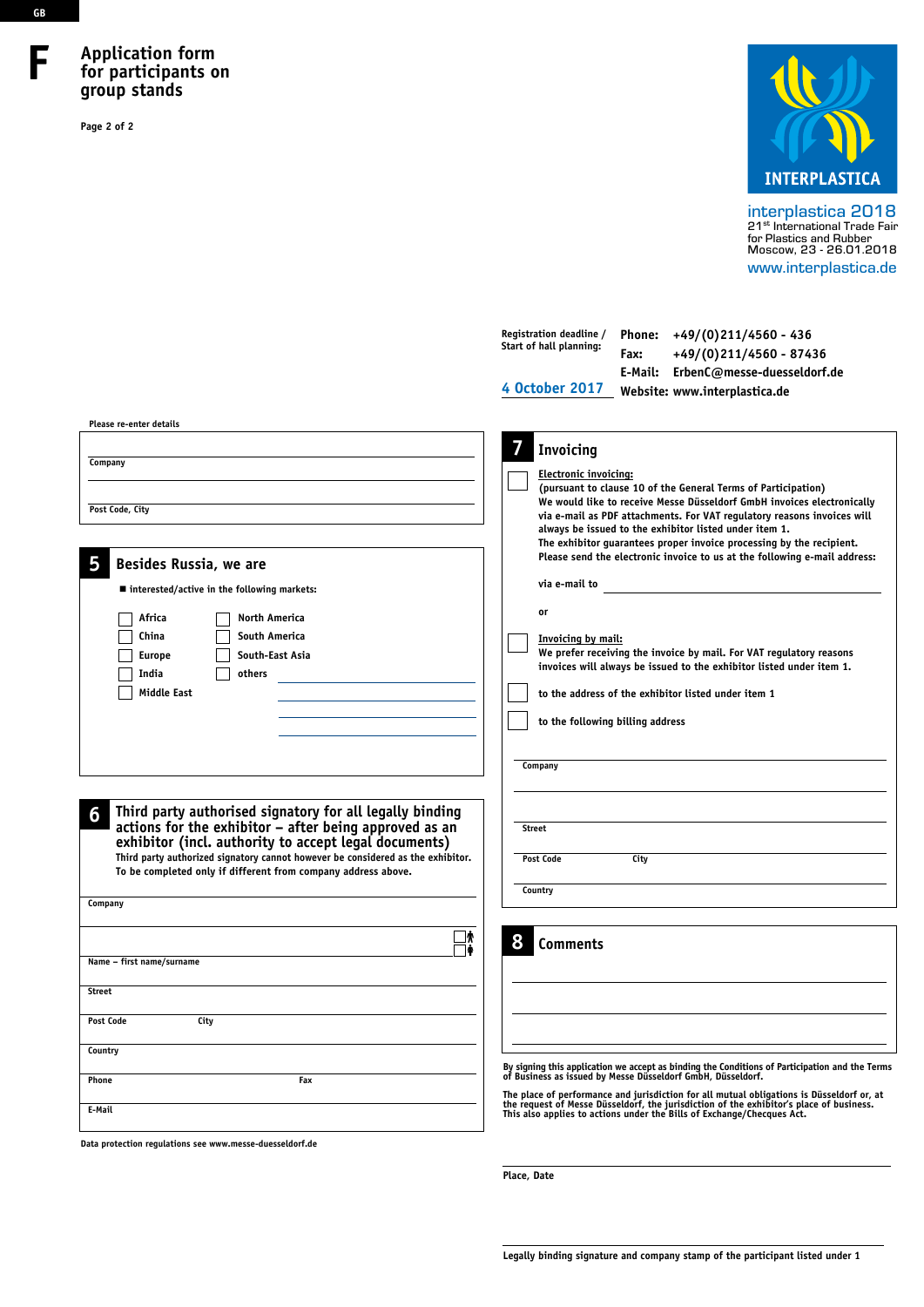

interplastica 2018 21st International Trade Fair for Plastics and Rubber Moscow, 23 - 26.01.2018 www.interplastica.de

Messe Düsseldorf GmbH U1-IFM Siegfried Kellermann Postfach 10 10 06 40001 Düsseldorf, Germany

# **Registration deadline / Start of hall planning: 4 October 2017**

**Phone: +49/(0)211/4560 - 7792 Fax: +49/(0)211/4560 - 877792 E-Mail: KellermannS@messe-duesseldorf.de Website: www.interplastica.de**



• One table 70 x 70 cm

Octanorm system, white

punch carpet

Two chairs

white

- One spotlight, 100 W, per 6 sqm of booth area, incl. power consumption and electric supply
- One socket, 2 KW

Any waiver of individual company-specific or general services shall constitute no claim to reduction of the participation fee.

# **Premium package included services**

- High-quality, hard-wearing carpeting in colour of your choice
- Octanorm Maxima lightweight system stand construction, including sturdy cabin, rear and side walls
- Lockable cabin, 1 x 2 m
- Signet board with lettering of your choice (two signet boards on corner stands)
- Furniture comprising 4 chairs, one table and one sideboard (equipment may vary from illustration)
- 1 Waste paper basket
- 1 coat rack
- Power connection (220 V/2 kW)
- 1 HQI spot per 4 sqm stand area, incl. power consumption and electric supply

For additional lighting, outlets etc. it is necessary to order a separate electric main connection. Any waiver of individual company-specific or general services shall constitute no claim to reduction of the participation fee.



**Stand assembly and dismantling including all ancillary expenses**



# **Premium package price**

**440.– €/m2 incl. net surface price, min. 18 m2 Stand assembly and dismantling including all ancillary expenses**

**GB**

**D**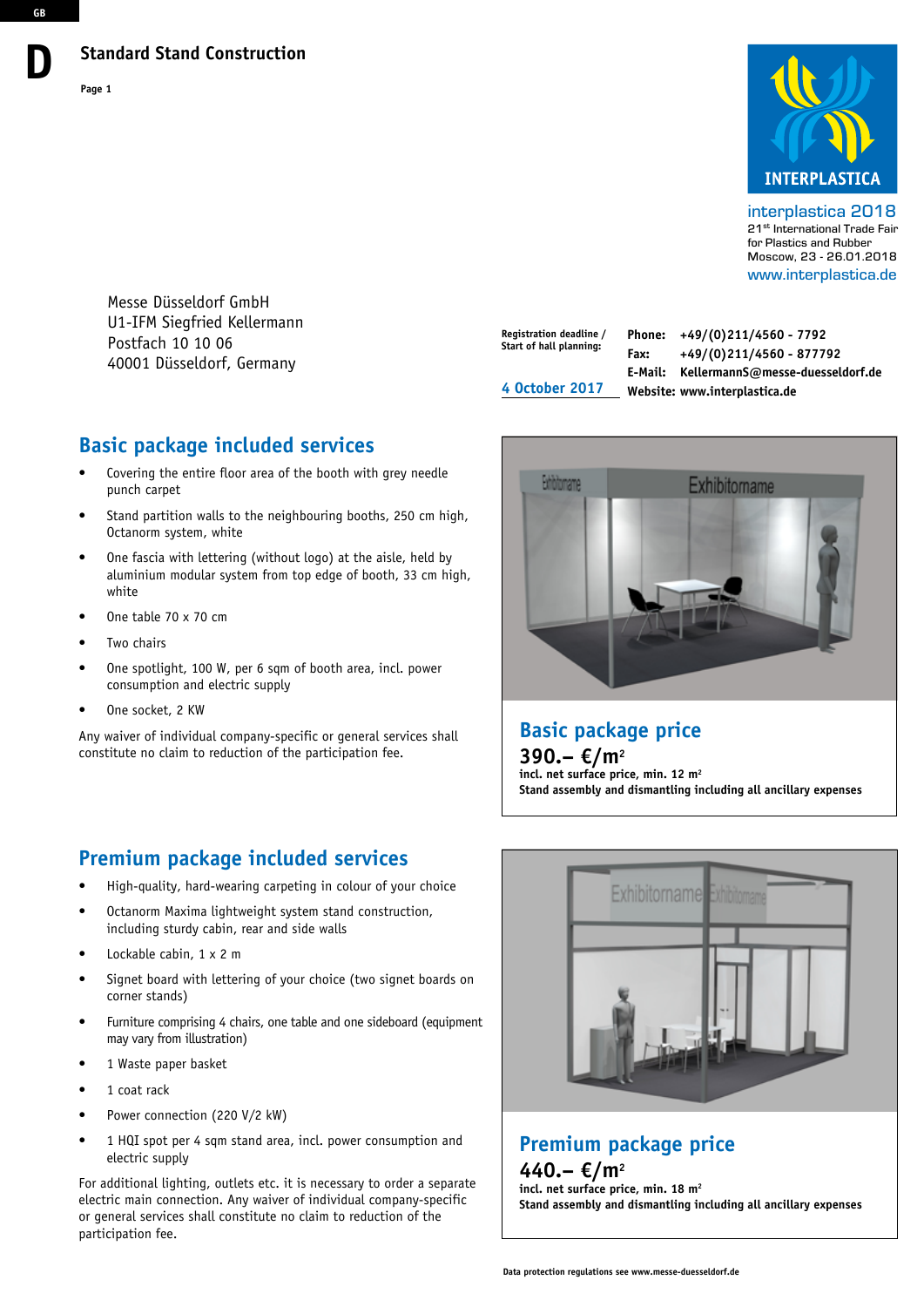

interplastica 2018<br>21<sup>st</sup> International Trade Fair<br>for Plastics and Rubber<br>Moscow, 23 - 26.01.2018 www.interplastica.de

# **Company**

 **B**

**GB**

**Main area of presentation (list one sub-category only) Company**<br> **Main area of presentation (list one su**<br>
Please note that only the main area of presentation<br>
is automatically listed in the catalogue!

**Mandatory: Please select at least one product sub-category! Please note that these product code is automatically listed in the catalogue.**

| $\mathbf{1}$ |               | MACHINERY AND EQUIPMENT FOR THE<br>PLASTICS AND RUBBER INDUSTRIES                                                  |   | 2.13                |
|--------------|---------------|--------------------------------------------------------------------------------------------------------------------|---|---------------------|
|              |               |                                                                                                                    |   | 2.14                |
|              | 1.1           | Machines and equipment for preprocessing<br>and recycling                                                          | 3 | <b>PLAS</b>         |
|              | 1.2           | Machinery and plants for processing                                                                                |   |                     |
|              | 1.2.1         | Extruder and extrusion lines                                                                                       |   | 3.1                 |
|              | 1.2.2         | Injection moulding machines                                                                                        |   | 3.2                 |
|              | 1.2.3         | Blow moulding machines                                                                                             |   | 3.3                 |
|              | 1.2.4         | Presses                                                                                                            |   | 3.4                 |
|              | 1.2.5         | Machinery for the production of foam and<br>for the processing of reactive resins<br>(including reinforced resins) |   | 3.5<br>3.6<br>3.7   |
|              | 1.2.6         | Machinery for the production of reinforced plastics                                                                |   | 3.8                 |
|              | 1.2.7         | Other processing machines and plants                                                                               |   | 3.9                 |
|              | 1.3           | Post processing machines                                                                                           |   | 3.10                |
|              | 1.4           | Machinery and plants for finishing, decorating,<br>printing and marking                                            |   | 3.11                |
|              | 1.5           | Welding machines                                                                                                   |   |                     |
|              | 1.6           | Moulds and dies                                                                                                    | 4 | <b>SERV</b><br>INDL |
|              | 1.7           | Integrated automation                                                                                              |   |                     |
|              | 1.8           | Ancillary equipment                                                                                                |   |                     |
|              | 1.9           | Measuring, control and testing equipment                                                                           |   | 4.1<br>4.2          |
|              | 1.10          | Parts and components                                                                                               |   | 4.3                 |
| 2            |               | RAW MATERIALS AND AUXILIARIES                                                                                      |   | 4.4<br>4.5<br>4.6   |
|              | 2.1           | Thermoplastics                                                                                                     |   | 4.7                 |
|              | 2.2           | Thermoplastic elastomers                                                                                           |   | 4.8                 |
|              | 2.3           | Thermoset                                                                                                          |   |                     |
|              | 2.4           | Foams and intermediates                                                                                            | 5 | ADD <sub>1</sub>    |
|              | 2.5           | <b>Rubbers</b>                                                                                                     |   |                     |
|              | 2.6           | Synthetic fibres, bristles, tapes                                                                                  |   | 5.1                 |
|              | $\supset$ 2.7 | Coating compounds                                                                                                  |   |                     |
|              | 2.8           | Adhesives and glues                                                                                                |   | 5.2                 |
|              | 2.9           | Paint resins                                                                                                       |   | 5.3                 |
|              | 2.10          | Additives                                                                                                          |   |                     |
|              | 2.11          | <b>Fillers</b>                                                                                                     |   | 5.4                 |
|              | 2.12          | Reinforcing fibres, reinforcing materials                                                                          |   |                     |
|              |               |                                                                                                                    |   |                     |

|                   | $\Box$ 2.13       | Starting materials, intermediates,<br>polymerisation auxiliaries |
|-------------------|-------------------|------------------------------------------------------------------|
| $\vert \ \ \vert$ | 2.14              | Other raw materials and auxiliaries                              |
| 3                 |                   | PLASTICS AND RUBBER PRODUCTS                                     |
|                   | 3.1               | Parts made by blow moulding                                      |
|                   | 3.2               | Parts made by extrusion                                          |
|                   | 3.3               | Parts made of reinforced plastics (Composites)                   |
|                   | 3.4               | Parts made by calendaring                                        |
|                   | 3.5               | Parts made by laminating                                         |
|                   | 3.6               | Parts made by mechanical treating                                |
|                   | 3.7               | Parts made by compression moulding                               |
|                   | 3.8               | Parts made by rotation moulding                                  |
|                   | 3.9               | Parts made by foaming                                            |
|                   | 3.10              | Parts made by injection moulding                                 |
| $\Box$            | 3.11              | Parts made by termoforming                                       |
| 4                 | <b>INDUSTRIES</b> | SERVICES FOR THE PLASTICS AND RUBBER                             |
|                   | 4.1               | Consulting                                                       |
|                   | $\perp$ 4.2       | Computer software services                                       |
|                   | $\vert$ 4.3       | Research                                                         |
|                   | $\perp$ 4.4       | <b>Trade Associations</b>                                        |
|                   | $\vert$ 4.5       | Trade magazines and literature                                   |
|                   | $\perp$ 4.6       | Leasing                                                          |
|                   | 4.7               | Training and Development                                         |
|                   | 4.8               | Logistics                                                        |
| 5                 |                   | ADDITIVE MANUFACTURING                                           |
|                   | 5.1               | Machinery and systems for Additive<br>Manufacturing              |
|                   | 5.2               | Materials for Additive Manufacturing                             |
|                   | 5.3               | Additional systems and components for Additive<br>Manufacturing  |

Services for Additive Manufacturing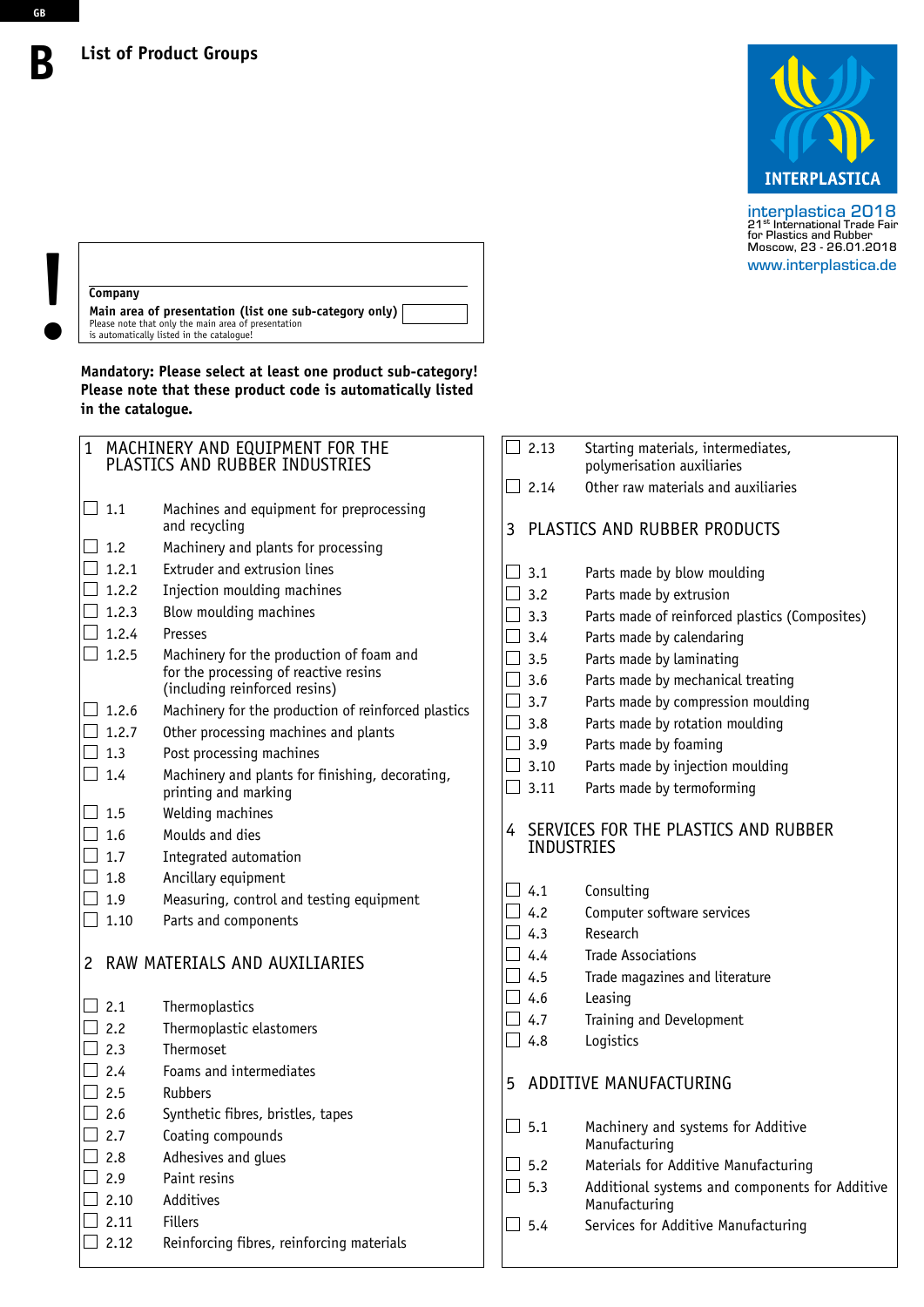

interplastica 2018 21<sup>th</sup> International Trade Fair for Plastics and Rubber Moscow, 24 - 27.01.2017

www.interplastica.de

# **Conditions of participation**

| 1                       | Title of event                               |
|-------------------------|----------------------------------------------|
| 2                       | <b>Organizer</b>                             |
| 3                       | Venue                                        |
| 4                       | <b>Dates</b>                                 |
| 5                       | <b>Deadline for Registration</b>             |
| $\overline{\mathbf{6}}$ | Registration fee/Catalogue Entry             |
| $\overline{7}$          | <b>Participation fees</b>                    |
| 8                       | Application                                  |
|                         | <sup>9</sup> Admission                       |
|                         | 10 Terms of Payment                          |
|                         | <b>11</b> Withdrawal or Non-Participation    |
|                         | 12 Operation of exhibition stands            |
|                         | 13 Co-Exhibitors and group stands            |
|                         | 14 Exhibits                                  |
|                         | <b>15</b> Technical Guidelines               |
|                         | 16 Fair Insurance and Exclusion of Liability |
|                         | 17 Circulars                                 |
| 18                      | Reservations                                 |
| 19                      | <b>Final Provisions</b>                      |
|                         | 20 Salvatorian clause                        |
|                         |                                              |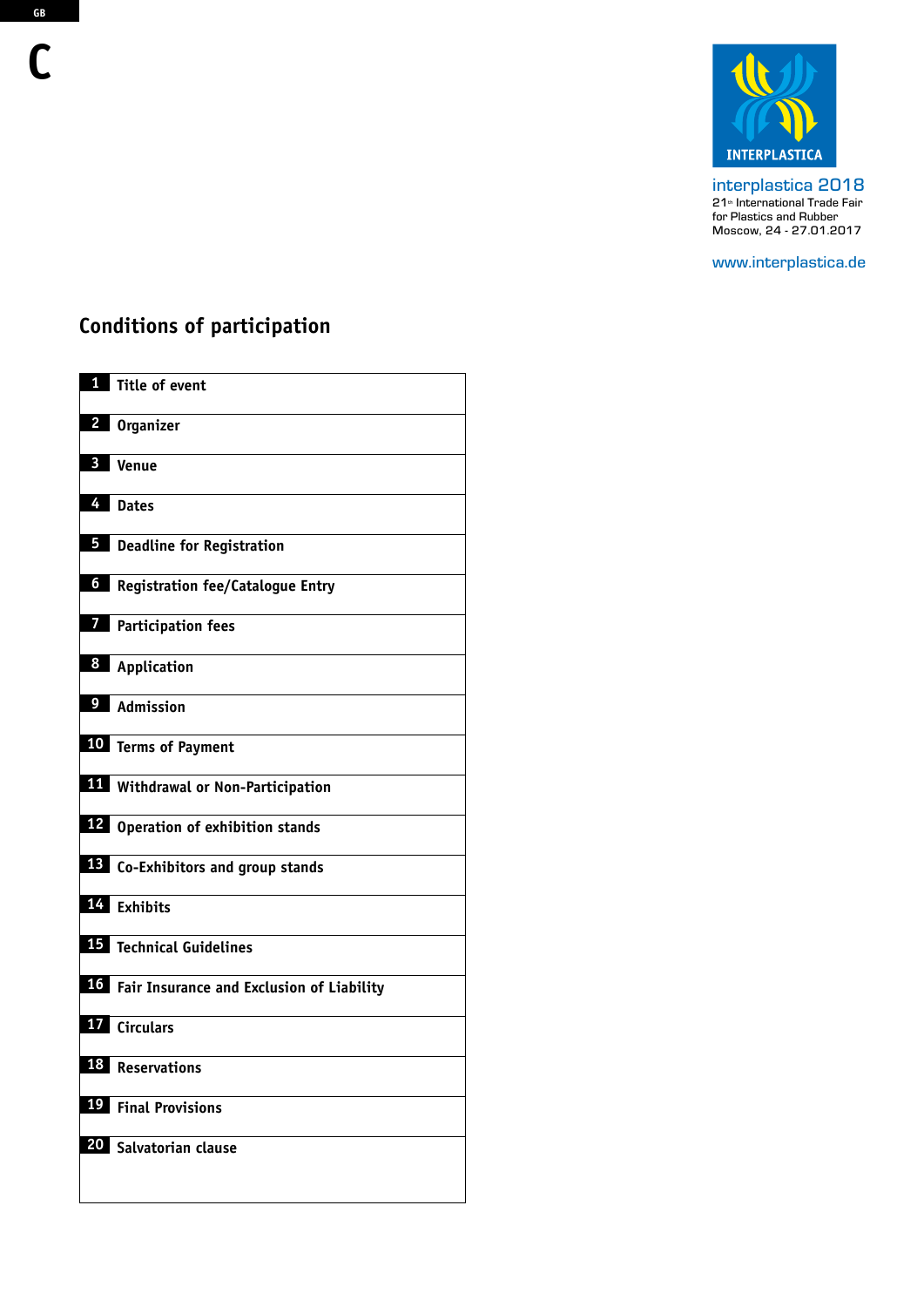# **2 Organizer**

Messe Düsseldorf GmbH Postfach 10 10 06, 40001 Düsseldorf Messeplatz, 40474 Düsseldorf **Germany** Phone: +49(0)211/45 60-01<br>Fax: +49(0)211/45 60-87 Fax: +49(0)211/45 60-87 436 www.messe-duesseldorf.de

#### **3 Venue**

Moscow – Fairground EXPOCENTRE Fairgrounds in Krasnaya Presnya

#### **4 Dates**

| Construction:    | 19 - 22 January 2018                                       |                          |
|------------------|------------------------------------------------------------|--------------------------|
| <b>Duration:</b> | 23 - 26 January 2018                                       |                          |
| Dismantling:     | 27 – 28 January 2018                                       |                          |
|                  | The exhibition will be opened on Tuesday, 23 January 2018. |                          |
|                  | <b>Opening times:</b> $23 - 25$ January 2018               | 10:00 a.m. $-6.00$ p.m.  |
|                  | 26 January 2018                                            | 10:00 a.m. $-$ 4.00 p.m. |
|                  |                                                            |                          |

# **5 Deadline for Registration**

4 October 2017

#### **6 Registration fee / Catalogue Entry 6.1 Registration fee**

A one-off registration fee of EUR 490,– is due and payable upon submission of application. The exhibitor shall be billed for such amounts. The registration fee includes a basic entry in the alphabetical list of exhibitors of the catalogue, consisting of exhibitor's name (in Latin and cyrillic) full address, contact data (phone, fax, email and internet) and a short entry under the main area of presentation in the index of products.

#### **6.2 Catalogue Entry**

The exhibitor is forwarded separate forms in due course for catalogue entries in addition to the 6.1 entry. These provisions (6.1 and 6.2) also apply to co-exhibitors. **6.2.1**The catalogue is issued by Messe Düsseldorf. Exhibitors will receive in due time either from Messe Düsseldorf or an appointed third party full details on catalogue entries and placing of advertisements. No claims can be entertained for incorrect, incomplete or omitted entries.

#### **7 Participation fees**

The costs of participation to be paid are as set forth in the participation options described under 7.1–7.2 below.

**7.1 Stand space inside exhibition hall 7.1.1 Package price: EUR 390,–/sqm**<br>
(Minimum Stand space: 12 sqm) (with surface) (Minimum Stand space: 12 sqm)<br>price) **Basic equipment** for shell scheme model

Stand construction and dismantling, incl. all ancillary costs, comprising:

- Covering the entire floor area of the booth with grey neddle punch carpet
- Stand partition walls to the neighbouring boothes, 250 cm high, Octanorm system, white
- 1 fascia with lettering (without logo) at the aisle, held by aluminium modular system top edge of booth, 33 cm high, white
- 1 table 70 x 70 cm
- 2 chairs
- 1 socket, 2 KW
- 1 spotlight (100 W), per 6 sqm of booth area, incl. power consumption and electric supply

For additional lighting, outlets etc. it is necessary to order a separate electric main connection. Resignation or modifications of a already booked basic or premium package are just valid up to six weeks before beginning of the exhibition. Afterwards, an arrangement fee has to be paid.

#### **7.1.2 Premium Package EUR 440,-/sqm**<br>(Minimum Stand space: 18 sqm) (with surface price) (Minimum Stand space: 18 sqm)

Premium equipment for shell scheme model, 18 sqm stand spaceStand construction and dismantling, incl. all ancillary costs, comprising:

- High-quality, hard-wearing carpeting in colour of your choice • Octanorm Maxima lightweight system stand construction,
- including sturdy cabin, rear and side walls
- Lockable cabin
- Signet board with lettering of your choice (two signet boards on corner stands)
- Furniture comprising 4 chairs, one table and one sideboard (equipment may vary from illustration)
- 1 Waste paper basket
- 1 coat rack
- Power connection (220 V/2 kW)
- 1 HQI spot per 4 sqm stand area, incl. power consumption and electric supply

For additional lighting, outlets etc. it is necessary to order a separate electric main connection.Resignation or modifications of a already booked basic or premium package are just valid up to six weeks before beginning of the exhibition. Afterwards, an arrangement of fee EUR 250.– has to be paid.

| 7.1.3 | Price for Row stand: space only                                                      |                       |  |
|-------|--------------------------------------------------------------------------------------|-----------------------|--|
|       | (see 7.4)                                                                            | EUR 359,-/sqm         |  |
|       | 1 side open (Minimum stand space: 20 sqm)                                            |                       |  |
| 7.1.4 | Surcharge for Corner stand:                                                          | EUR $35,-/\text{sgm}$ |  |
|       | 2 sides open                                                                         |                       |  |
| 7.1.5 | Surcharge for end of block:                                                          | EUR $50,-/\text{sgm}$ |  |
|       | 3 sides open                                                                         |                       |  |
| 7.1.6 | Surcharge for island site:                                                           | EUR $65,-/sgm$        |  |
|       | 4 sides open                                                                         |                       |  |
| 7.1.7 | Two-storey stands: 50% surcharge on raw-space<br>price per sqm (for the fitted area) |                       |  |

#### **7.2 A management fee is due and payable to the site management EXPOCENTRE Fairgrounds for stands without stand fitting.**

#### **7.3 Stand construction approval/procedure**

The fees for the stand construction approval/procedure by the fairground owners/organisers can be found in the technical guidelines.

#### **7.4 General services and facilities**

- **• Provision of net fair space (stand area) during the official** opening hours
- Pro rata charge for collectively used area (difference between gross and net area)
- Stand number
- Cleaning of aisles and passages in halls (exhibitors are responsible for cleaning stands)
- General security (no individual surveillance)
- Fire protection service during assembly, event and dismantling
- Carpet in the aisles
- General illumination
- Design of open-air space and halls (flags, inscriptions)
- Equipping and operating a MD service centre (telephone and telefax exchange, technical facilities office and organiser's office)
- Comprehensive visitor canvassing
- Mandatory liability insurance by local organisers

Any waiver of individual company-specific or general services shall constitute no claim to reduction of the participation fee. All fees are net, without value added tax, which may have to be paid separately. Any additional technical services required, e.g. power, security elements, water, local labour etc., are provided exclusively by Messe Düsseldorf at an extra charge and can be ordered using special order forms.

Fees for additional stand assembly services supplementary to those included in the participation fee, and any orders for services shall be agreed on or charged according to Messe Düsseldorf 's price lists valid at the time of the event.

Exhibitors shall pay additional rental fees for use of such areas outside official opening hours.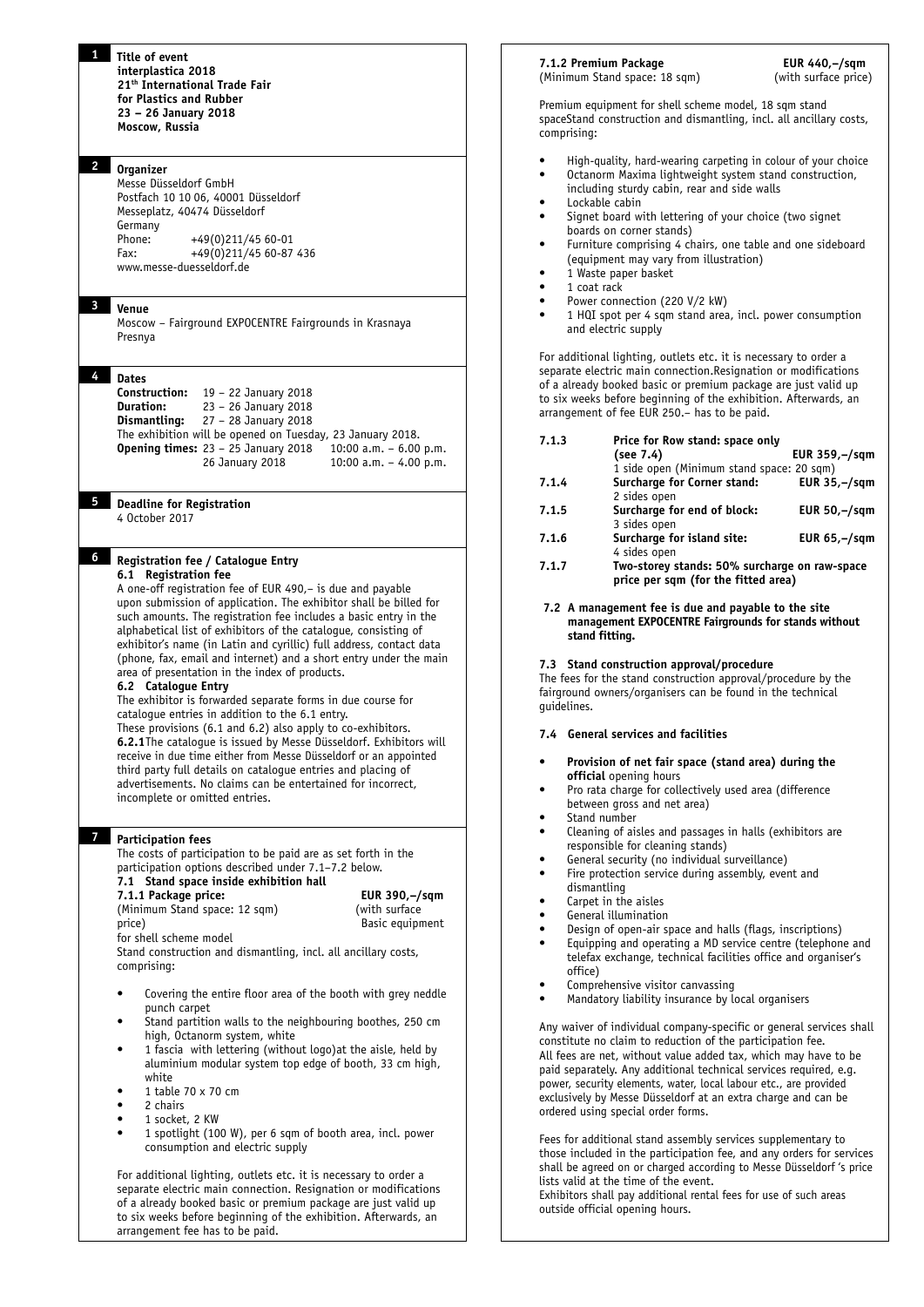The fees published by Messe Düsseldorf are fixed prices and are binding on both parties once the exhibitor has been admitted. In the event of any change in the initial conditions agreed between local contractual partners and Messe Düsseldorf or any amendment to legal provisions and fees after admission, Messe Düsseldorf shall be entitled to charge these to the exhibitor at the current rate.

#### **7.5 Taxation**

The participation fees, in accordance with article 7 of the contract, are to be understood as net prices, plus any value added tax and/or usage, or rather, service provision tax required by law. If such taxes are triggered by the services, then they are due in addition to the agreed price.

The customer will effect all payments due hereunder without withholding of, deduction for or on account of any present or future taxes, duties, assessments or governmental charges of whatever nature imposed or levied by any governmental authority in connection with this Agreement. If the customer becomes obligated by law to make such withholding or deduction at source, the customer will pay to the Messe Düsseldorf GmbH such additional amounts as may be necessary to enable the Messe Düsseldorf GmbH to receive on the due date a net amount equal to the full amount which it would have received the payment had not been subject to the Taxes.

The customer shall promptly pay all of the Taxes, deductions and withholdings and shall not later than eight Business Days after receiving the same, furnish the Messe Düsseldorf GmbH with such certificates, receipts or other documents confirming receipt by the competent authority of such payments.

# **8 Application**

Applications must be submitted using the enclosed form, acknowledging these Conditions of Participation. The completed application form bearing a legally binding signature should be mailed to:

Messe Düsseldorf GmbH Dept.: U1-GP11 P.O. Box 10 1006 40001 Düsseldorf Germany

No account shall be taken of conditions or provisos contained in applications. Requests for specific sites do not constitute a condition of participation. The application shall be binding irrespective of admission by Messe Düsseldorf. Only upon receipt by Messe Düsseldorf shall the application be deemed to have been submitted; it shall be binding pending final admission or nonadmission. Particulars given shall be stored for automatic data processing and shall be made available to third parties upon implementation of the contract. Applications shall be processed in the order received. Any applications received after the registration deadline can only be considered if sufficient space is available. Any services offered by companies having exclusive rights in the fair grounds must be ordered through Messe Düsseldorf.

# **9 Admission**

In principle, only those exhibitors are admitted whose product range is covered by the title and remit of the event. There is no legal right to admission.

Messe Düsseldorf decides on the admission of exhibitors and exhibits. Any firm which has failed to meet its financial obligations as against Messe Düsseldorf (from previous fair participations and/or under the terms of these Conditions of Participation, Item 10) may be rejected.

Exhibitors will be informed of admission in writing and admission shall apply only to the exhibitor stated therein. Exhibitors will receive written confirmation surface mail or electronically that they have been admitted with their products.

Notification of admission, whether by surface mail or electronically, constitutes the conclusion of the contract between Messe Düsseldorf GmbH and the exhibitor. The electronic transmission has been made, as soon as the confirmation of admission has become accessible to the exhibitor.

 The exhibitor must ensure that its inbox is checked at regular intervals and that the technical requirements for the receipt of e-mails are available. If the exhibitor's relevant e-mail address changes, then Messe Düsseldorf must be notified immediately.

If Messe Düsseldorf suffers loss or damage due to faulty or missing technical requirements and/or due to the exhibitor's failure to notify Messe Düsseldorf of a new email address, then the exhibitor shall be liable to Messe Düsseldorf for compensation.

The exhibitor will be given a floor plan showing the position of its stand. If appropriate, a site map of the exhibition centre or a hall plan will be sent via e-mail additionally.

Messe Düsseldorf reserves the right to cancel a stand booking approved on the basis of misleading or false information or if the requirements for participation are no longer met or the booking is no longer in accordance with the admission regulations. Should Messe Düsseldorf be compelled to relocate or change individual stands, entrances, exits or aisles at a later point in

time, this shall not give rise to any claims. If through no fault on the part of Messe Düsseldorf the space

allocated is no longer available, the exhibitor shall be entitled to a refund of the participation fee. No claims for damages may be submitted.

Following admission by Messe Düsseldorf (conclusion of the contract), the obligation to pay the participation fee shall remain legally binding even if, for example, the authorities in the exhibiting country do not approve, in whole or in part, the exhibitor's import requirements, or if exhibits fail to arrive in time or to arrive at all (e.g. owing to loss, delays in transit or customs), or if the exhibitor or his agent is delayed or even unable to attend. Should the exhibitor or his agent fail to take over the allocated stand area two days prior to the beginning of the event, such area may be otherwise disposed of. This shall not release the exhibitor from his contractual obligations or entitle him to a demand refund or lodge any other claims.

#### **10 Terms of Payment**

**10.1** Participation costs set forth in Item 7 shall become due upon approval of the admission. The exhibitor shall be billed for this account.

**10.2** Bills for other, separately ordered services or deliveries shall be payable at the time of performance or on the date of the bill at the latest.

**10.3** From 1 January 2006, a European Payments Council resolution requires all European banks to process all crossborder euro payments, received within the European Union and the European Economic Area (EEA), with mandatory BIC (Bank Identifier Code - colloquially known as the SWIFT code) and IBAN (International Bank Account Number) information.

The invoice for participation charges will be sent to the exhibitor together with, or subsequent to, the confirmation of admission and the allocation of space. If an exhibitor chooses electronic invoicing, then the invoice is sent to the email address specified by the exhibitor in electronic form (i.e. by email with a PDF attachment) and without encryption.

The invoice is considered to have been delivered to the exhibitor when the email has reached the exhibitor's domain (i.e. its email account with the internet provider). The exhibitor must ensure that its inbox is checked at regular intervals and that the technical requirements for the receipt of emails are available. If the exhibitor's relevant email address changes, then the trade fair operator must be notified immediately.

If the trade fair operator suffers loss or damage due to faulty or missing technical requirements and/or due to the exhibitor's failure to notify the trade fair operator of a new email address, then the exhibitor shall be liable to the trade fair company for compensation. All complaints must be submitted in writing immediately upon receipt of the invoice. Objections raised at a later date shall not be taken into consideration. Upon receipt of the invoice for participation charges issued by Messe Düsseldorf it is payable immediately without deduction.

Invoices for miscellaneous services or supplies ordered separately are payable with immediate effect, i.e. usually before the relevant show commences, but at the latest at the time the service is provided or the items supplied. If the exhibitor gives instructions to render accounts to a third party, the exhibitor still remains the debitor.

Remittances should be endorsed with the invoice number, marked the event and made payable to:

Messe Düsseldorf GmbH Postbox 10 10 06 40001 Düsseldorf Germany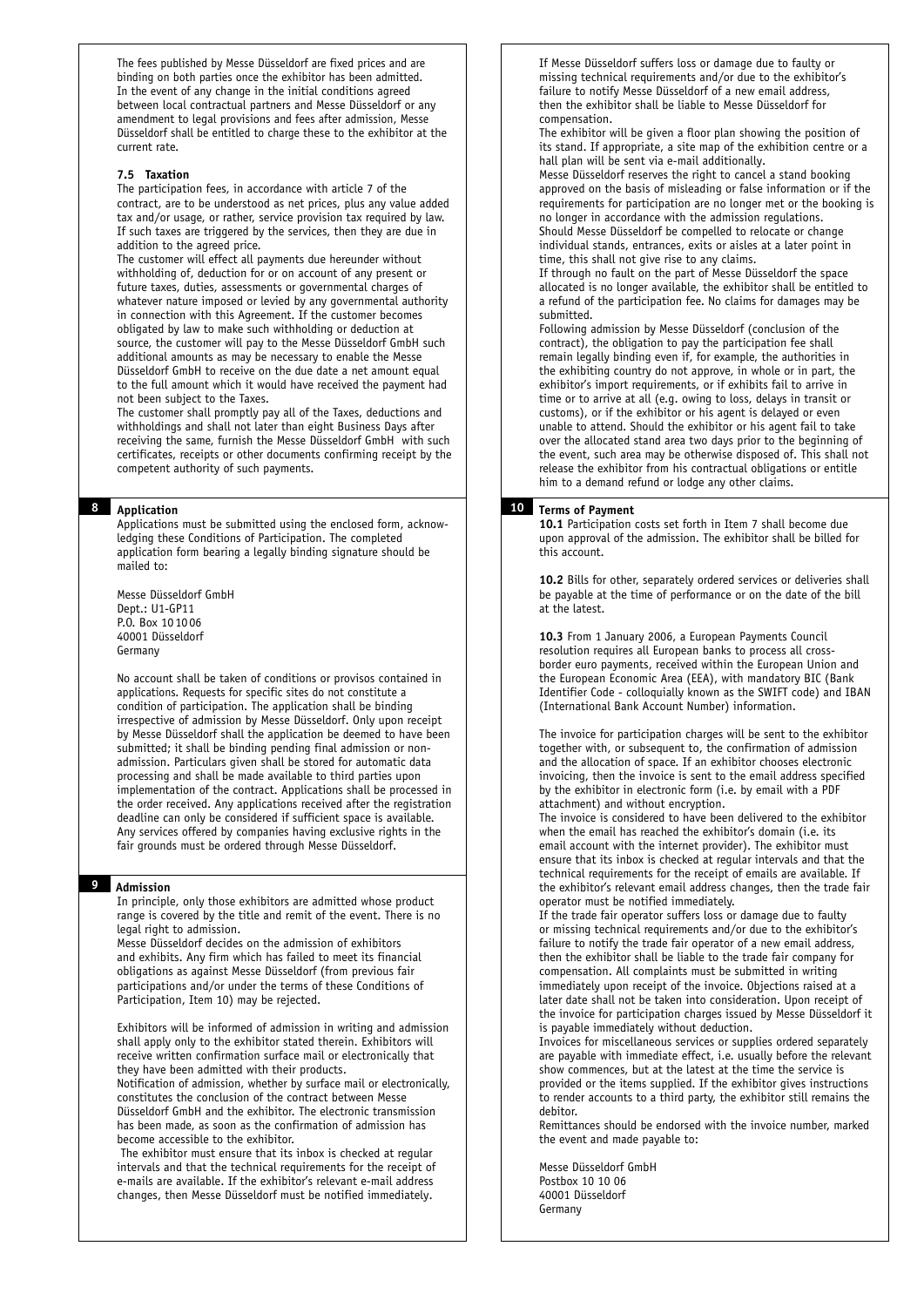#### and paid into one of the following bank accounts:

| Deutsche Bank AG Düsseldorf      |                          |  |  |
|----------------------------------|--------------------------|--|--|
| BLZ:                             | 300 700 10               |  |  |
| Konto-No: 1641 414 00            |                          |  |  |
| Swift-Code: DEUTDEDD             |                          |  |  |
| IBAN:                            | DE66 30070010 0164141400 |  |  |
| BIC-Code: DEUTDEDDXXX            |                          |  |  |
| <b>Commerzbank AG Düsseldorf</b> |                          |  |  |
| BLZ: 300 800 00                  |                          |  |  |
| Konto-No: 211 279 600            |                          |  |  |
| Swift-Code: DRESDEFF300          |                          |  |  |
| TRAN:                            | DE05 30080000 0211279600 |  |  |
| BIC-Code: DRESDEFF300            |                          |  |  |
| Stadt-Sparkasse Düsseldorf       |                          |  |  |
| BLZ: 300 501 10                  |                          |  |  |
| Konto-No: 10 117 950             |                          |  |  |
| Swift-Code: DUSSDEDD             |                          |  |  |
| IBAN:                            | DE94 30050110 0010117950 |  |  |
| BIC-Code: DUSSDEDDXXX            |                          |  |  |

**10.4** For all outstanding liabilities Messe Düsseldorf may retain the stand equipment and products of the relevant exhibitor as security. Sec. 562a, sent. 2 of Germany's Civil Code (BGB) shall not apply. Messe Düsseldorf shall not be liable for damage to and/ or loss of goods to which a lien attaches.

**10.5** If invoices are sent to a third party on the exhibitor's instructions, the latter shall still remain debtor.

**10.6** In case of default, interest shall be charged at a rate 8% above the current base rate according to Sec. 247 of Germany's Civil Code (BGB). Where payment dates are not met, Messe Düsseldorf shall be entitled to rescind the contract or otherwise dispose of the stand area. Item 11 of the Conditions of Participation shall apply.

**10.7** Should the exhibitor request an amendment of its company name or of the address specified in the invoice obtained, Messe Düsseldorf may charge EUR 25,-- for the reissuance and resubmission of the invoice, provided that the request for said amendment is not based on an erroneous entry in the invoice, which is due to a data transmission fault committed by Messe Düsseldorf, i.e. if the entries in the invoice differ from the specifications on the application form.

#### **11 Withdrawal or Non-Participation**

The exhibitor is entitled to withdraw his application prior to admission. Should an exhibitor withdraw his application after the date of deadline for registration but prior to admission, he shall forfeit any advance payment made.

Following admission, the exhibitor is no longer entitled to withdraw his application or reduce the exhibition space. Both the participation fee and any other costs actually incurred must be paid. Where the exhibitor fails to occupy the stand area allocated to him and where such area can be otherwise rented by Messe Düsseldorf (except by way of exchange), the exhibitor shall pay 40% of the participation fee as well as any other costs actually incurred. The exhibitor reserves the right to furnish evidence that the costs demanded of him are excessive.

Withdrawal by the exhibitor or any waiver of the allocated stand area shall only become effective upon receipt by Messe Düsseldorf of a written declaration to that effect.

Messe Düsseldorf is entitled to rescind the contract in the event of an application for insolvency proceedings in respect of the exhibitor's assets or where such an application is rejected on the grounds of insufficient assets. The exhibitor shall inform Messe Düsseldorf thereof at once.

### **12 Operation of exhibition stands**

During the exhibition opening hours the stand must be manned by a sufficient number of staff and should be accessible to visitors. Exhibitors have no right of access to other stands outside the official opening hours, unless permission has been obtained from the stand exhibitors.

Exhibition stands must be operated in accordance with the legal conditions and administrative guidelines.



#### **13 Co-exhibitors and group stands**

Without the prior consent of Messe Düsseldorf, exhibitors are not permitted to give their allotted stand either fully or in part to a third party, whether for payment or free of charge. Products or companies other than those specified on the admission slip cannot be advertised on the stand.

Permission to accept co-exhibitors will be given only upon application in writing by the exhibitor to Messe Düsseldorf. The co-exhibitor is liable to the same conditions as the main exhibitor. The co-exhibitor is required to pay the co-exhibitor fee to Messe Düsseldorf. The main exhibitor will, however, always be liable for the payment of the co-exhibitor's fee/Registration fee. If a co-exhibitor is admitted without the consent of Messe Düsseldorf, Messe Düsseldorf will have the right to cancel the contract with the main exhibitor without further notice and to clear the stand at the exhibitor's cost. The exhibitor waives the rights of unwarranted interference. The exhibitor will have no right to claim damages.

Co-exhibitors are all exhibitors who are represented on a stand with their own staff and own exhibits alongside the main exhibitor. Companies with close economic or organisational ties are also classified as co-exhibitors. Company representatives will not be admitted as co-exhibitors. Additionally represented companies are classified as those whose exhibits are shown by the exhibitor.

Manufacturers of such equipment, machinery or other products which are necessary for the demonstration of an exhibitor's products are not regarded as co-exhibitors or as additionally represented companies. In accordance with the admissions regulations co-exhibitors can be entered into the catalogue with their full address provided all fees have been paid and the necessary documents have been received by the specified deadline.

Messe Düsseldorf can authorise group stands provided they are in keeping with the overall pattern of the event. Exhibitors on group stands are subject to all regulations.

If a stand is allocated to two or more companies, each company will be jointly and severally liable to Messe Düsseldorf. Companies on a joint stand should nominate a common representative on the application form.

#### **14 Exhibits**

All exhibits must be listed individually on the application form giving an exact description. Any display of inflammable or pungent exhibits or exhibits whose demonstration entails noise requires the prior written consent of Messe Düsseldorf. Exhibits may not be removed during the course of the event. The operation and demonstration of exhibits is only admissible within the scope of legal requirements and accepted standards. Messe Düsseldorf is neither in charge of nor responsible for questions of legal requirements and licenses, quotas or transfers of sales proceeds.

### **15 Technical Guidelines**

The Technical Guidelines are a constituent part of these Conditions of Participation and must be adhered to. The Technical Guidelines shall be handed over to the exhibitor at the latest with the order form for services.

#### **16 Fair Insurance and Exclusion of Liability**

Messe Düsseldorf has concluded a general exhibiton insurance contract covering the usual insurable risks such as fire, burglary, theft, breakage, leakage and water damage, including the risks of transportation to and from the fairgrounds.

On application each exhibitor can have his participation risk covered at his own expense under this general insurance contract. On request a corresponding form will be sent to the exhibitor under separate cover together with the service package offer. Exhibitors who do not avail themselves of the insurance cover offered by this general insurance contract or do not do so in time acknowledge in respect of the exhibiton company that they waive all right to asserting any claims for damages which would have been covered, had they taken out the insurance protection offered.

All damages incurred must be reported in writing to the police and to the insurance broker (also by telex or telefax). Incidences of fire, theft and burglary must be reported to the trade fair management and the police within 24 hours.